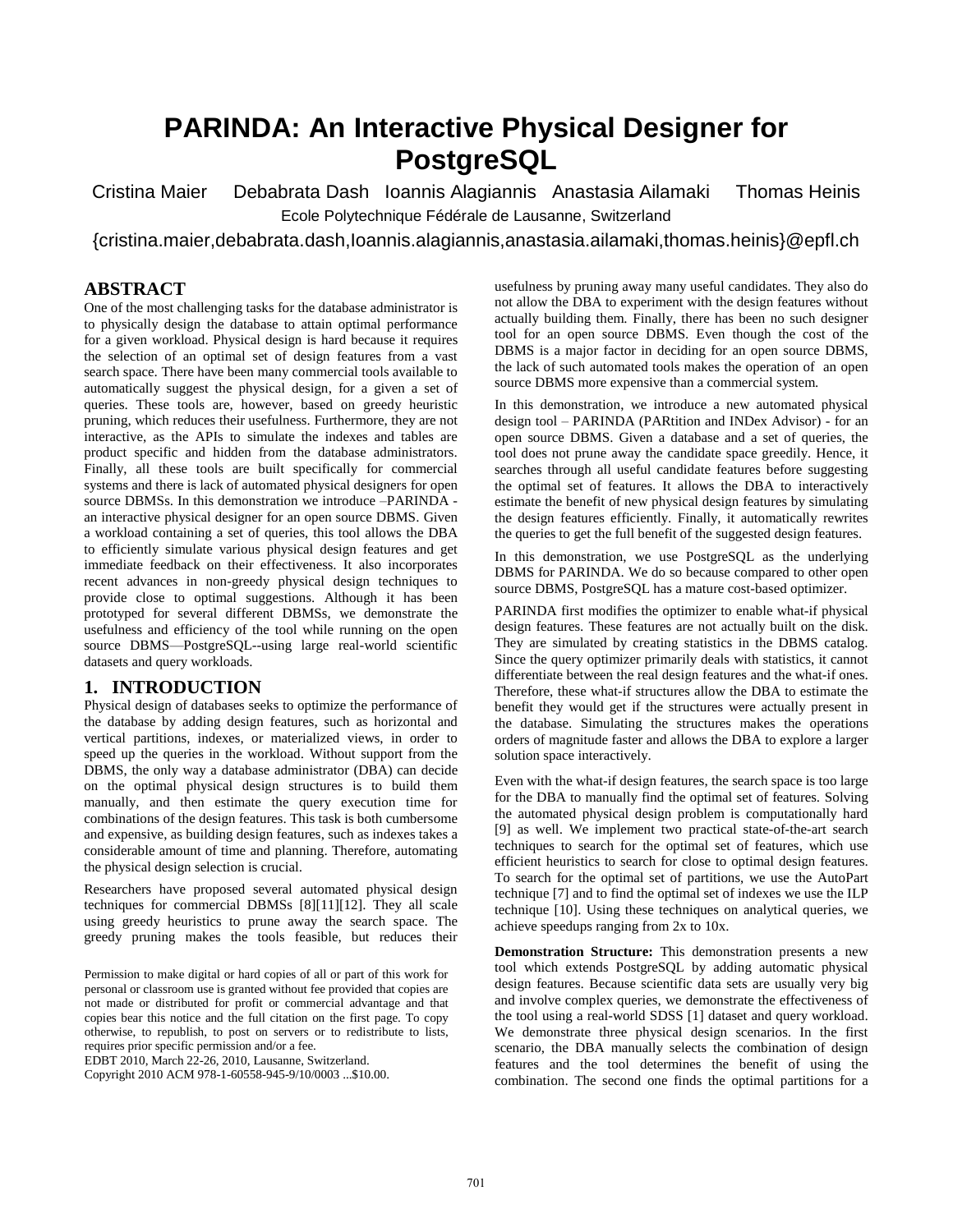given query workload. And the last one automatically finds the optimal indexes for the workload.

**Organization:** The rest of the paper is organized as follows: Section 2 discusses related work. We describe the overall system architecture and the interaction of various components in Section 3. Section 4 discusses the demonstration scenarios in detail and we conclude in Section 5.

## **2. RELATED WORK**

Researchers have proposed many techniques for automated physical design for the last three decades. Due to space restriction, we list only the recent commercial automated physical design tools, such as Data Tuning Advisor (DTA) for SQL Server [\[8\],](#page-3-0) Design Advisor for DB2 [\[11\],](#page-3-6) and SQL Access Advisor for Oracle [\[12\].](#page-3-1) All these tools use what-if design features, which were first proposed by Finkelstein et al. [\[2\].](#page-3-7) Design Advisor also provides a set of candidate design features, given a set of queries. SQL Access Advisor also contains a SQL tuning technique, which changes the SQL to make it perform better on the database. All these commercial tools are based on greedy heuristics, and do not allow the DBA to directly simulate the design features.

The automated physical designers for open source DBMSs are relatively new compared the commercial ones. Recently Thiem et al. proposed an automated physical designer for the Ingres DBMS [\[5\].](#page-3-8) Their focus is more on integration of performance monitoring and tuning, instead of pure physical design. Also, their tool does not suggest partitions. Monterio et al. implement and design an index suggestion tool for PostgreSQL [\[3\].](#page-3-9) They, however, do not compute the size of the indexes accurately, and assume it to be zero. This severely affects the accuracy of the optimizer using their what-if indexes. Kao et al. propose changing the optimizer to store the optimizer access path decisions in a data structure and suggest the frequently requested access path [\[4\].](#page-3-10) This, however, requires drastic changes to the optimizer, and cannot suggest indexes which are not applicable to the existing access paths. COLT [\[13\]](#page-3-11) also suggests indexes on PostgreSQL, but limits itself to only single column indexes whereas PARINDA can suggest multicolumn indexes.

# **3. SYSTEM ARCHITECTURE**

This section describes the system architecture at a very high level and then discusses the important components of the system in more detail.

Figure 1 shows the architecture of the PARINDA tool. We modify the PostgreSQL query optimizer to add the what-if components.

The what-if components are used to simulate physical partitions, indexes, and presence or lack of join methods. There are three components using the what-if components: the automatic indexing component, the automatic partitioning component and the interactive partitioning/indexing component.

The automatic partitioning component takes as input the query workload, the original physical design, and several DBA defined constraints such as the maximum space taken by replicated columns in the partitions. The output is composed of the new partitions which optimally improve the workload execution time, and the new rewritten queries reflecting the new partitions.



**Figure 1 System Architecture for PARINDA**

The automatic index component has as input the query workload, the physical design and a size constraints. The output represents the set of suggested indexes.

The input to the interactive partitioning/indexing component is given as the query workload and the original design. It produces a new design and also estimates the benefit of using the new design.

We now describe in the detail the components in the architecture. We skip the interactive component, since its functionality involves only invoking the what-if features and measuring the benefits.

# **3.1 The PostgreSQL Query Optimizer**

The PostgreSQL quey optimizer is the component responsible for generating the execution plan for a SQL query. The optimizer chooses the plan based on the statistics of the original tables and indexes.

In the optimization process, the optimizer first analyzes the query and rewrites it if possible, then builds a structure for storing the statistical information for all the physical design features available for a table. Subsequently it makes decisions to use those design features based on the query structure and statistics. Before making the decisions, the optimizer allows the developer to override the information about physical design by using several function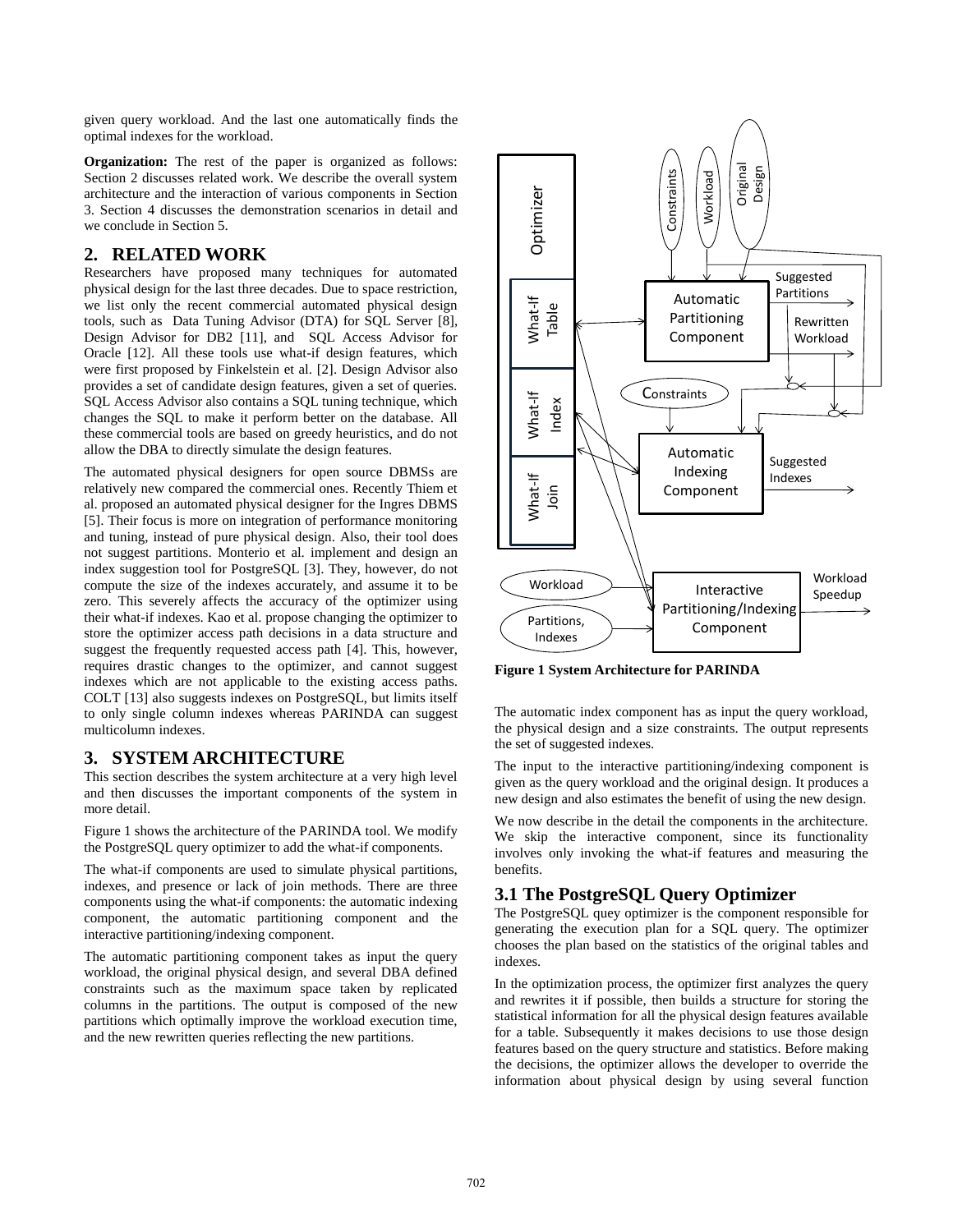'hooks'<sup>1</sup>. The hooks can be replaced at runtime with functions that insert new stastistics information into the list of physical design features. This makes the optimizer believe that the newly inserted data regarding the what-if indexes and what-if tables are present in the database. Then, the optimizer selects the execution plans using the statistics from the what-if features.

#### **3.2 What-If Design Features**

As Figure 1 shows, the what-if features are divided into three main components, which we descibe next.

**What-If Index Component:** This component is used for index simulation. The component expects the what-if index definitions along with the query on which the indexes are used as input. Then it computes the number of pages for the indexes using the following formula:

allowing formula:

\n
$$
(o + \sum_{c \in I} (size(c) + align(c))) \times R
$$
\n
$$
Pages = \frac{P = \frac{P}{C}}{B}
$$
\n(1)

Where  $\sigma$  is the overhead of each row in the index including the rowid pointer back to the main table, *c* is a column in the index *I*, the function *size* finds the average size of the column c in the table, and the function *align* adds extra space to align the values in the disk. The alignment depends on the columns appearing before the current column in the index. *R* is the number of rows in the table, and *B* is the page size. In PostgreSQL 8.3, *o* is 24 and default value of *B* is 8192. We compute only the sizes of the leaf pages, and ignore the internal pages of the B-Tree index, since they affect the relative page sizes only on very small indexes. The optimizer computes histogram statistics about the columns from the statistics of the base table, therefore, we do not compute them.

**What-If Table Component:** This component is used for partition simulations. Since PostgreSQL does not allow partitions in the table, we simulate the parititions by simulating new tables. These tables contain the primary keys of the original table, so that the full table can be reconstructed from the partitions. The statistics of the original table are used to compute the statistics for the new partitioned table. The number of pages is approximated by using a formula simular to Equation 1. Unlike the what-if indexes, which are completely constructed inside the optimizer, we build empty what-if tables so that the query parser recognizes the new tables and parses the SQL input. At the optimization time we insert the statistics about the new table, making the planner 'believe' the table really exists with data on disk.

**What-If Join Component**. This is used to control the join methods to be used in the execution plan of the query. This is needed for the INUM (Section 3.4) algorithm from the Automatic Index Suggestion component. INUM caches two plans for each scenario—one with nested-loop enabled and one with nested-loop disabled. We enable and disable the nested-loop join method using the flags offered by the optimizer.

# **3.3 Automatic Partition Suggestion**

l

The automatic partition component uses the AutoPart technique proposed by Papadomanolakis et al. [\[7\].](#page-3-3) This technique partitions the tables in such a way that the workload exeution time improves optimally. First, the component determines the atomic fragments. Atomic fragments are the 'thinnest' possible fragments of the

partitioned tables, and they are accessed atomically. This is the first version of the selected fragments. Then, the algorithm improves the initial selected fragments with composite fragments. In the fragments generation step a set of composite fragments are determined. The composite fragments are created by combining atomic fragments with fragments selected in a previous iteration or by combining atomic fragments with atomic fragments. An automatic query rewriter is used to rewrite the original workload for the composite fragments. In the fragment selection step the composite fragments are evaluated using the what-if structures. The replication constraints are considered. The fragments which give the highest improvement for the workload are chosen. Then, the algorithm iterates through the fragments generation and fragments selection steps. Each time, the fragments chosen in the previous step are expanded. The algorithm stops when no more improvement is found. The optimal table partitions are suggested to the user.

#### **3.4 Automatic Index Sugestion**

The automatic index suggestion component uses the ILP technique proposed by Papadomanolakis et al. [\[10\].](#page-3-4) In this technique the index selection problem is mapped to an integerlinear optimization program, and solved using standard combinatorial solvers. First, the component determines a large set of candidate indexes by analyzing the workload. It then computes the benefit of using a subset of those indexes for different queries. Since this process requires millions of query cost estimations, ILP uses a cache-based cost model (INUM [\[6\]\)](#page-3-12) to speed up the cost estimation process. Using INUM, ILP estimates the costs of millions of physical designs in the order of minutes instead of days. Once the benefits are computed, it constructs an integerlinear program (ILP). The ILP contains the accuracy constraints for the indexes, such that only the one access path is selected for each table in a query, and other user-supplied constraints, such as constraints on the total size of the design features, and their update costs. The program is then solved by a standard off-the-self combinatorial optimization solver and the optimal set of indexes are suggested to the user. Typically ILP outperforms the greedy algorithms on workloads containing a large number of queries. This efficiency is a direct result of INUM's cache-based cost model.

## **4. DEMONSTRATION**

This section describes the demo set up and the scenarios. We use a 5% sample of the SDSS DR4<sup>2</sup> dataset with about 150GB of data in it. For the query workload we use a set of 30 prototypical queries. The database runs on PostgreSQL 8.3 running on a Windows platform. This demonstration presents three possible scenarios.

**Interactive Partition/Index Selection Scenario**. This scenario estimates the benefit of a new physical design feature. In Figure 2 we present the GUI of this scenario. The user inputs the query workload file and the original physical design. Then, she creates several what-if table partitions and several what-if indexes on the original physical design. The workload is evaluated for the new physical design. The average workload benefit and the individual queries benefits are displayed. The user can save the rewritten queries for the new table partitions. She also has the option to

<sup>&</sup>lt;sup>1</sup> <http://www.postgresql.org/docs/8.1/interactive/index.html>

 $^{2}$  <http://www.sdss.org/dr4/>